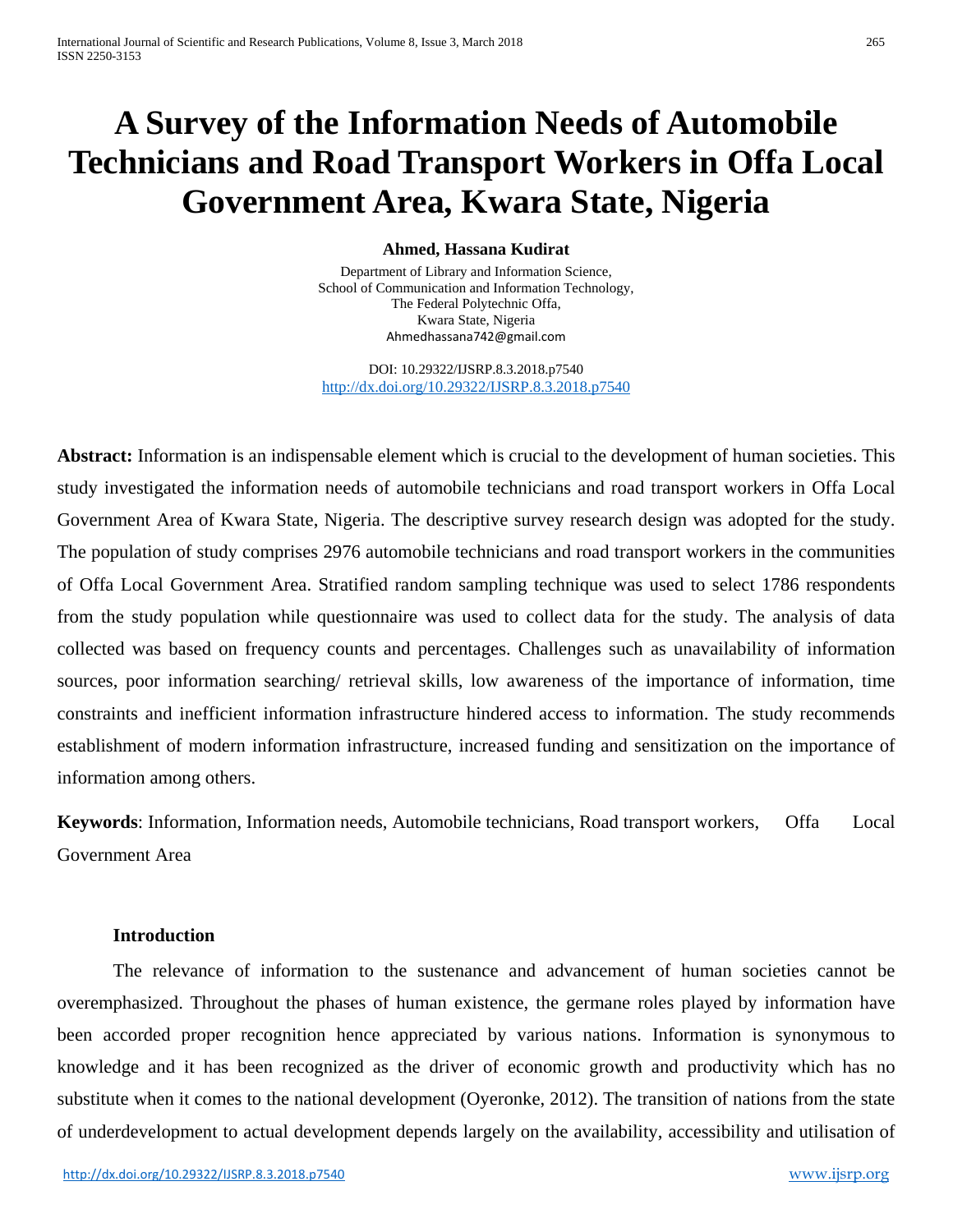information. Kaniki (2008) viewed information as ideas, imaginative works of the mind, and data of value that are potentially useful in decision making, question answering, and problem solving. In his own view, Martin (1995) conceptualized information as the life blood of society. Information can therefore be viewed as the fuel which powers the vehicle of development in nations. Information is that which is transmitted by the act or process of communication, it may be a message, a signal, and a stimulus (Shera, 1972).

Adequate access to information and its effective utilisation is central to improved performance and attainment of set goals by individuals and organisations. As a valuable resource, information is now regarded as a prerequisite for individual growth and societal development. In this 21st Century, information is increasingly being recognised as an economic resource like land, labour, capital and skills (entrepreneur). The importance of information has made it a basic need for optimum performance in all facets of human endeavours. To thrive in this modern era, one needs a variety of information, no matter how well-versed one is in a field or profession. Every individual and society have their respective information needs which must be adequately catered for (Tahir, Mahmood and Shafique, 2008).

According to Ehikhamenor (1990), information need could be referred to as the extent to which information is required to solve problems, as well as the degree of expressed satisfaction or dissatisfaction with the information. Information need is a gap in a person's knowledge that, when experienced at the conscious level as a question, gives rise to a search for an answer (Reitz, 2004). Thus, information needs refer to requirements which must be met in order to fill the conscious knowledge gap in a particular activity. People need information in order to increase their knowledge, reduce their level of ignorance, eliminate their uncertainties and to make rational decisions in daily activities.

Information needs of individuals can be categorised in many ways based on their peculiarities which are noticeable in occupations, educational qualifications, ethnic background, locations and economic status. Thus, information needs could be on academic, social, health, finance, legal and economic activities. All these categories of information needs are geared towards enhancing the daily activities of individuals in the society. The satisfaction of the different categories of information needs is largely influenced by the availability and accessibility to relevant sources of information. The understanding of information needs and informationseeking behaviour of various professional groups is essential as it helps in the planning, implementation, and operation of information system, and services in work settings (Devadason and Lingman, 2008). Furthermore, the awareness of the different information needs of professional groups helps in determining the appropriate sources of information to be adopted in meeting their social, health, finance, legal, economic and security needs.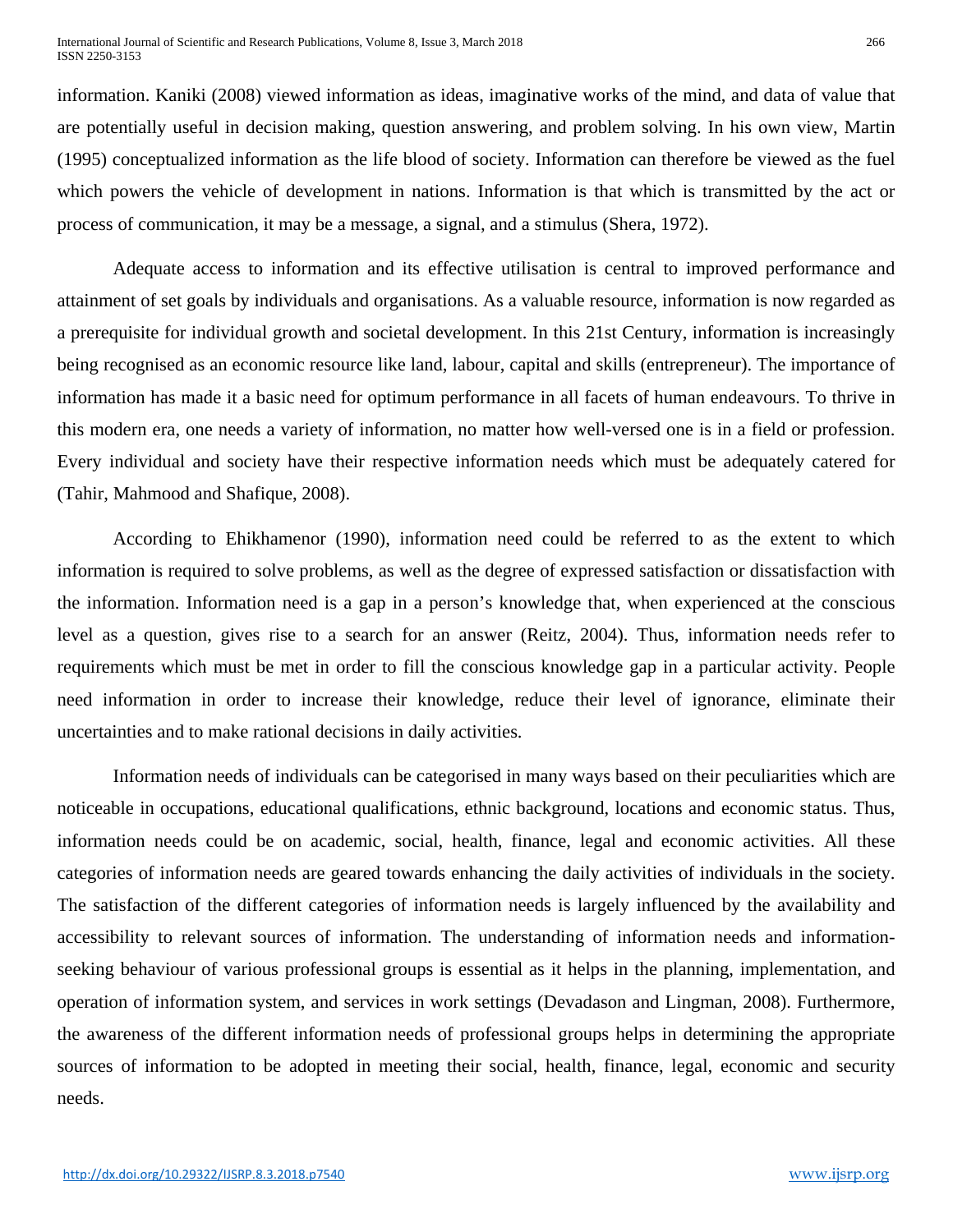#### **Statement of the problem**

The relevance of information to the attainment of developmental goals in human societies cannot be underestimated. Information, unarguably, constitutes an invaluable resource without which meaningful development can be achieved. Information is needed in order to accelerate growth in the productive sectors of a nation's economy and to ensure sustained development in the lives of the citizenry. Regrettably, adequate information which has been identified as a key resource in developmental activities is not always made available to artisans and professional groups especially automobile technicians and road transport workers who contribute immensely to the economic development of Nigeria. In cases where information is disseminated to them, such information is not always timely and pertinent to their diverse needs. Furthermore, the information disseminated to this category of workers are not usually obtained from authoritative sources which makes it to be misleading and susceptible to multiple interpretations. This affects the productivity of automobile technicians and road transport workers as they are usually constrained to work with the inaccurate information at their disposal. It is against this background that this study aims at assessing the information needs of automobile technicians and road transport workers in Offa Local Government Area, Kwara State, Nigeria.

#### **Background information of Offa Local Government Area, Kwara State, Nigeria**

Offa Local Government Area is located in Kwara State, Nigeria (coordinates 8° 9'N and 4° 43' E) with a population of about 90,000 inhabitants. The vegetation in Offa is savannah vegetation and the city is well known for the cultivation of sweet potatoes and maize, weaving and dyeing trade. There is presence of social amenities such as good road network, electricity supply, telecommunication facilities, hospitals and others in the local government area. Offa local government is home to some tertiary institutions which include the Federal Polytechnic Offa, (established in 1992), the Kwara State College of Health Technology (established in 1976), Summit University, National Open University, Lens Polytechnic and the Nigeria Navy School.

#### **Research objectives**

The major objective of this study is to assess the information needs of automobile technicians and road transport workers in Offa Local Government Area, Kwara State, Nigeria. The specific objectives of this study are to:

- i. examine the information needs of automobile technicians and road transport workers in Offa Local Government Area;
- ii. investigate the sources of information available to automobile technicians and road transport workers in Offa Local Government Area;
- iii. determine the challenges hindering automobile technicians and road transport workers from accessing accurate information in Offa Local Government Area; and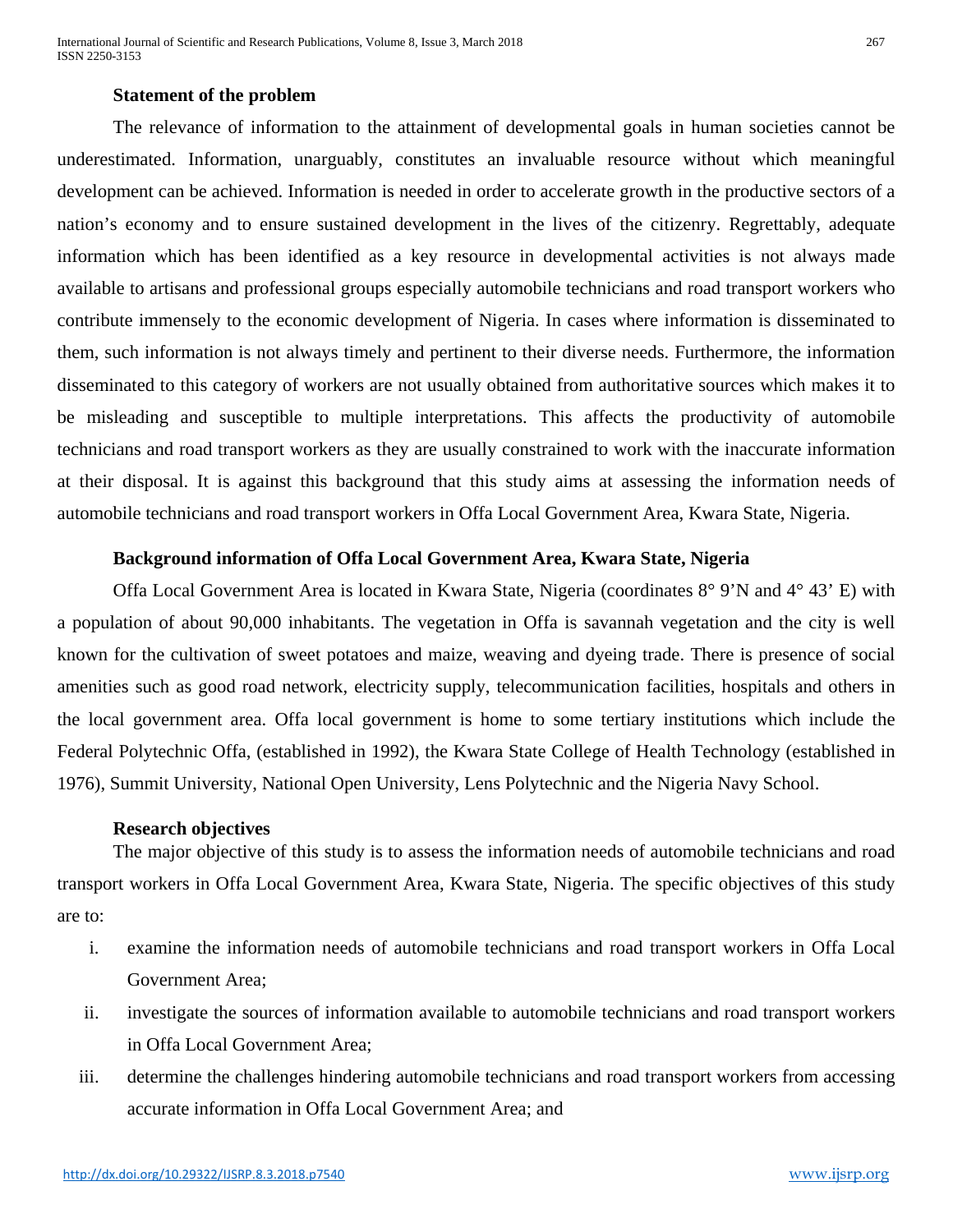iv. proffer solutions to the challenges hindering automobile technicians and road transport workers from accessing accurate information in Offa Local Government Area.

# **Research questions**

This study will provide answers to the following questions:

- a. What are the information needs of automobile technicians and road transport workers in Offa Local Government Area?
- b. What are the sources of information available to automobile technicians and road transport workers in Offa Local Government Area?
- c. What are the challenges hindering automobile technicians and road transport workers from accessing accurate information in Offa Local Government Area?
- d. What are the solutions to the challenges hindering automobile technicians and road transport workers from accessing accurate information in Offa Local Government Area?

# **Methodology**

The descriptive survey research design was adopted for the study. The population of the study comprises 2976 automobile technicians and road transport workers in the communities of Offa Local Government Area. Stratified random sampling technique was used to select 1786 respondents from the study population while questionnaire was used to collect data for the study. The analysis of data collected was based on frequency counts and percentages.

# **Analysis of data and interpretation of results**

# **Questionnaire administration and response rate**

The sample size consists of 1786 respondents drawn from the total population of the study. Out of 1786 copies of the questionnaire administered, 1260 copies were returned and found valid for analysis giving a response rate of (70.5%) as shown in Table 1.

| S/N | <b>Artisan groups</b>  | No of<br>questionnaire<br>administered | No of<br>questionnaire<br>returned | <b>Response rate</b><br>(9/0) |
|-----|------------------------|----------------------------------------|------------------------------------|-------------------------------|
|     | Automobile technicians | 154                                    | 123                                |                               |
|     | Road transport workers | 1632                                   | 1137                               |                               |
|     | <b>Total</b>           | 1786                                   | 1260                               | 70.5                          |

# **Table 1: Response rate of respondents**

# **Demographic details of the respondents**

**Figure 1: Age range of the respondents**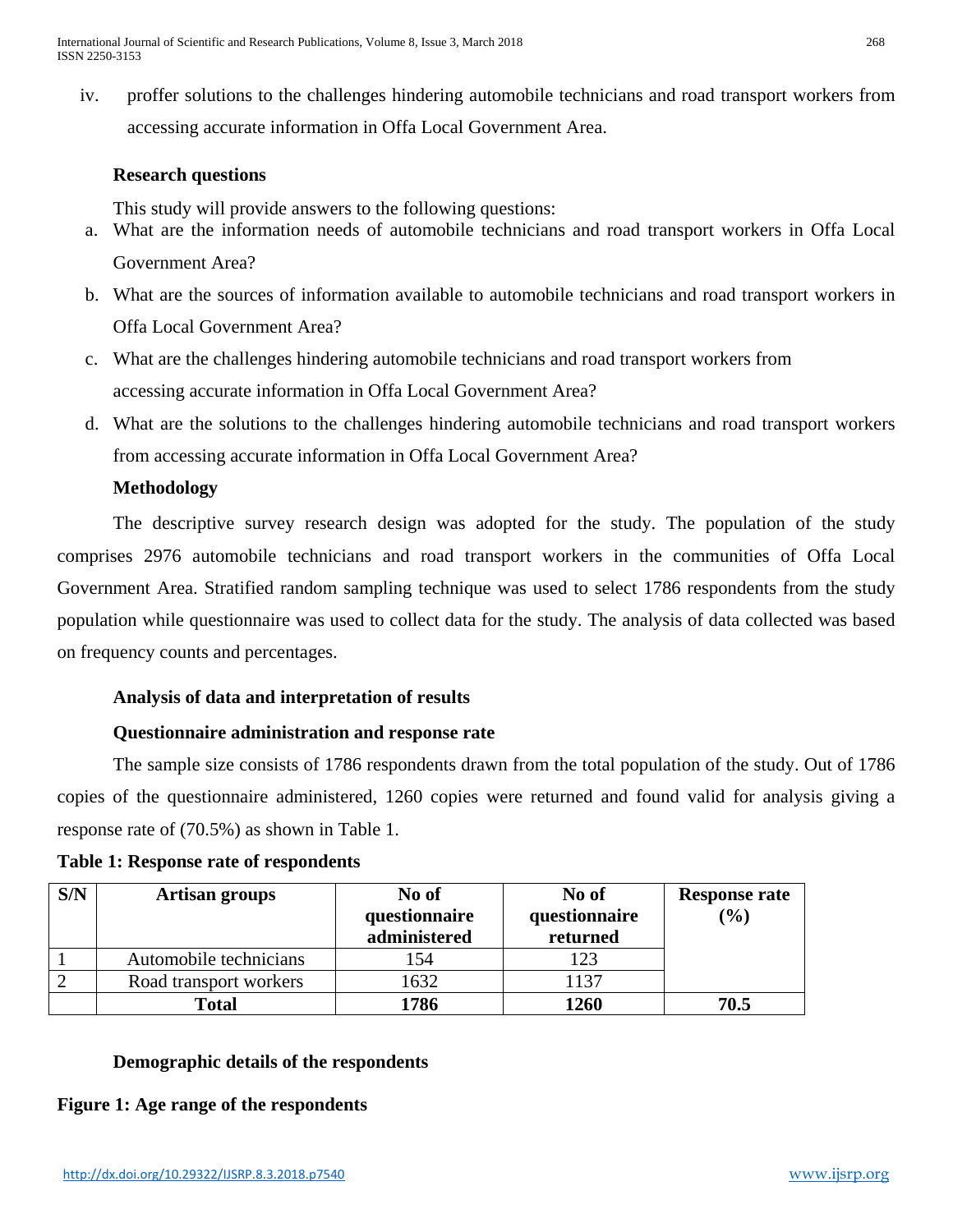

The figure above shows the age range of the respondents of the study. A total number of 299 respondents (23.7%) falls within the age range of 21-30, 352 respondents (27.9%) were between the ages of 31 and 40 while 259 respondents representing (20.5%) were between the ages of 41-50. Two hundred and fortyone respondents (19.1%) are between 51 and 60 years while 109 respondents (8.7%) are above 61 years. Thus, it could be inferred that most of the respondents are between 31 and 40 years.



**Figure 2: Marital status of the respondents** 

Figure 2 revealed that 312 respondents (25%) are single, 940 respondents (74%) are married while 8 respondents (1%) are divorced. Hence, it could be noted that most of the respondents are married.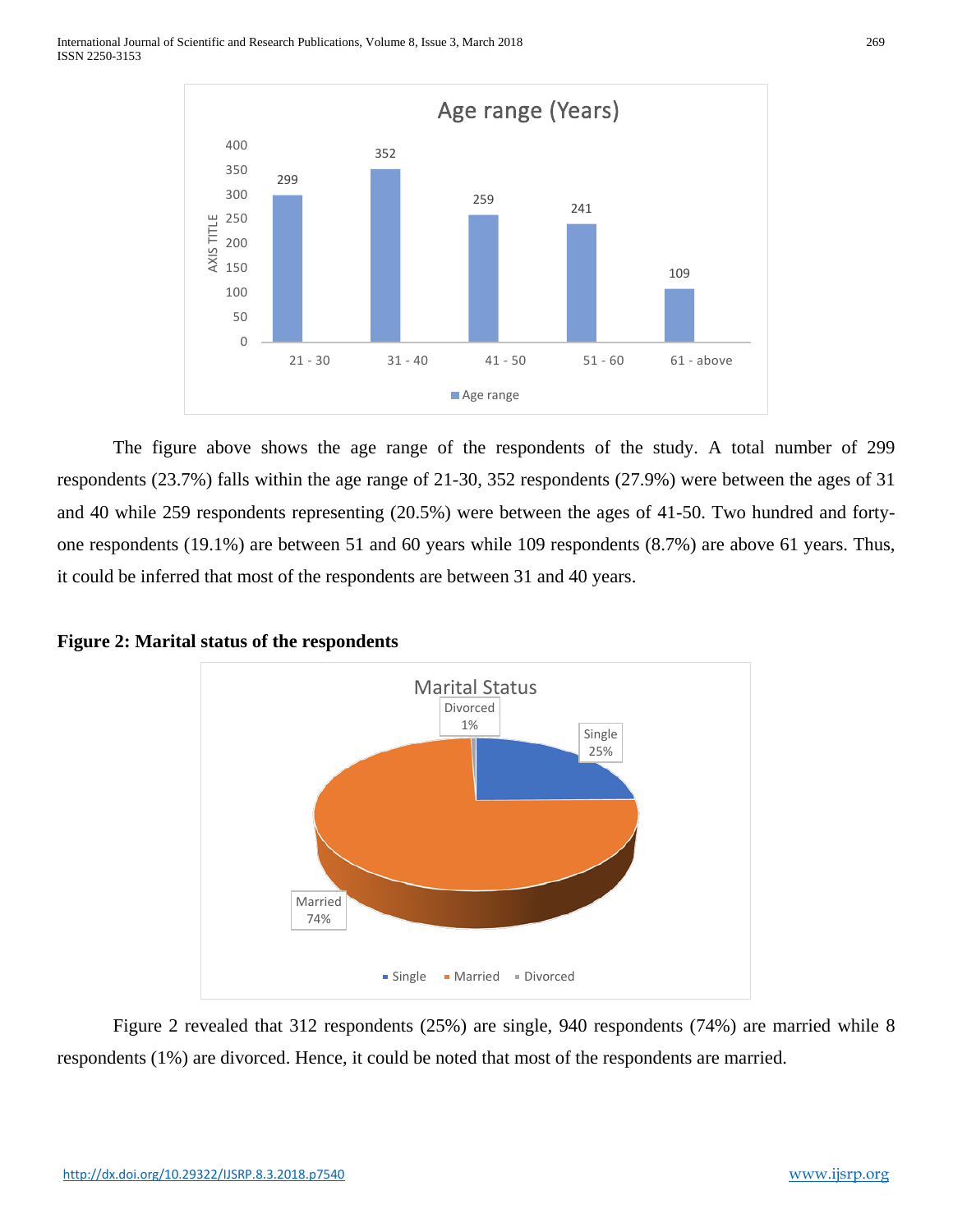#### **Answers to the research questions**

## **1 What are the information needs of automobile technicians and road transport workers in**

## **Offa Local Government Area?**

In order to ascertain the information needs of the respondents, they were asked to indicate their level of agreement or disagreement with the items in the Table below.

# **Table 2: Information needs of automobile technicians and road transport workers in Offa Local Government Area, Kwara state, Nigeria**

| S/N            | <b>Information needs</b>                                  | <b>Agreement score</b> |               | <b>Disagreement score</b> |                |
|----------------|-----------------------------------------------------------|------------------------|---------------|---------------------------|----------------|
|                |                                                           |                        | $\frac{6}{6}$ |                           | $\frac{6}{9}$  |
| $\mathbf{1}$   | Information on availability of mechanical/engineering     | 1222                   | 97            | 38                        | 3              |
|                | products (spare parts, fuel, automobile dealerships,      |                        |               |                           |                |
|                | tyres etc.)                                               |                        |               |                           |                |
| $\overline{2}$ | Information relating to commercial activities of your     | 1197                   | 95            | 63                        | 5 <sup>5</sup> |
|                | immediate community                                       |                        |               |                           |                |
| $\overline{3}$ | Health information (personal hygiene, disease             | 1065                   | 85            | 195                       | 15             |
|                | prevention and control, food and nutrition,               |                        |               |                           |                |
|                | housekeeping, child care and family planning)             |                        |               |                           |                |
| $\overline{4}$ | Legal information (laws, statutes, government             | 860                    | 68            | 400                       | 32             |
|                | legislation, human rights)                                |                        |               |                           |                |
| 5 <sup>5</sup> | Information on government/political activities            | 592                    | 47            | 668                       | 53             |
|                | (political parties, electoral processes, governance       |                        |               |                           |                |
|                | system)                                                   |                        |               |                           |                |
| 6              | Information on financial activities (how to obtain loan,  | 1184                   | 94            | 76                        | 6              |
|                | banking activities, insurance, financial support by       |                        |               |                           |                |
|                | government and other agencies)                            |                        |               |                           |                |
| $\overline{7}$ | Information on social activities (entertainment, leisure, | 902                    | 71            | 352                       | 29             |
|                | recreation, religion, sports)                             |                        |               |                           |                |
| 8              | Information on staff welfare, union activities            | 1043                   | 82            | 217                       | 18             |
| 9              | Information on community/societal development             | 1006                   | 80            | 254                       | 20             |
| 10             | Safety/security information                               | 1116                   | 89            | 144                       | 11             |
| 11             | Educational information (adult literacy classes,          | 712                    | 57            | 548                       | 43             |
|                | vocational education)                                     |                        |               |                           |                |
| 12             | Information on current affairs in my nation and           | 302                    | 24            | 958                       | 76             |
|                | international communities.                                |                        |               |                           |                |

*Hint: f = frequency, % = percentage*

Table 2 shows the information needs of automobile technicians and road transport workers in Offa Local Government Area, Kwara state, Nigeria. A vast majority of the respondents (97%) and (95%) stated that they need information on availability of mechanical/engineering products such as spare parts, fuel, automobile dealerships, tyres and on commercial activities of their immediate community respectively. A total number of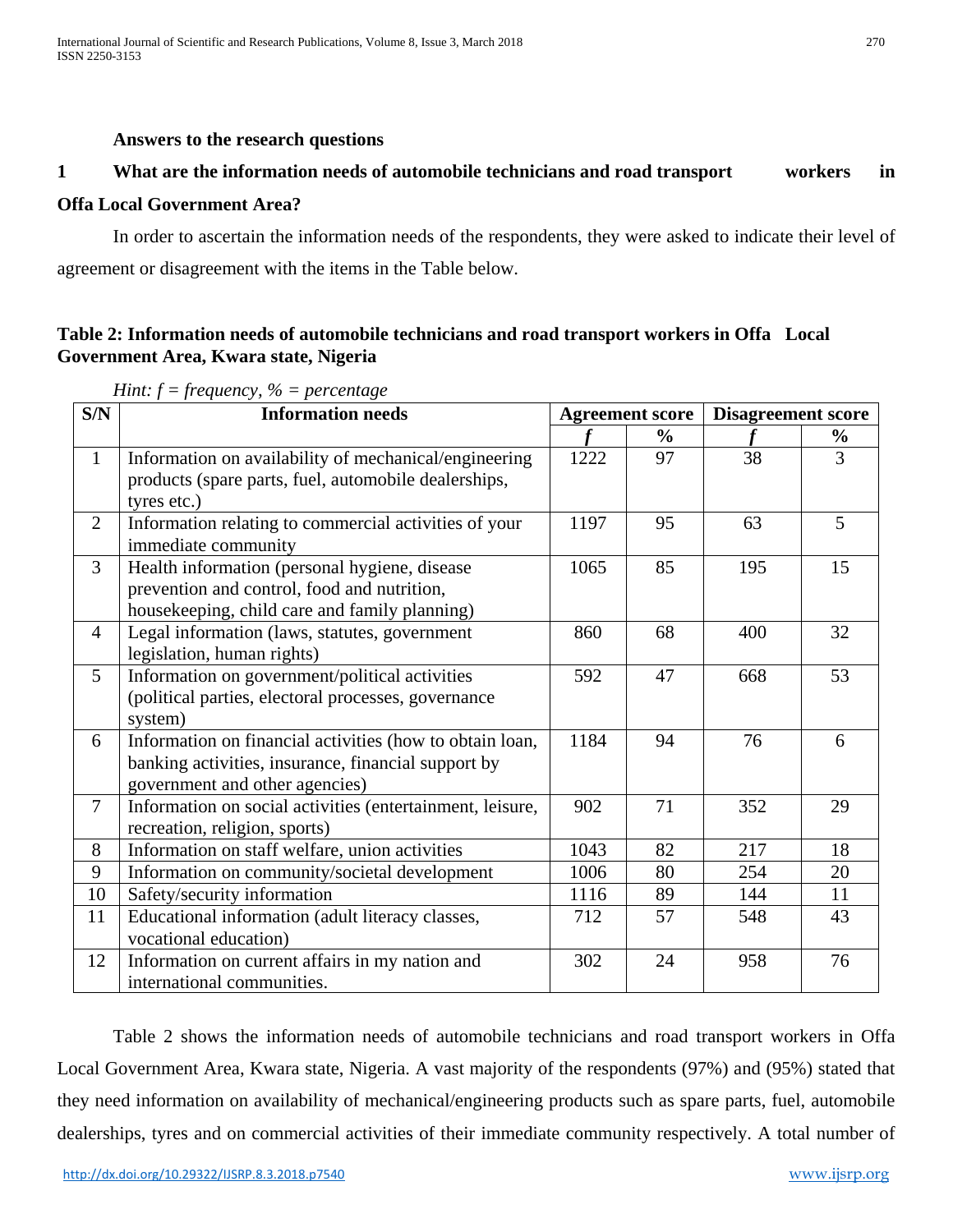International Journal of Scientific and Research Publications, Volume 8, Issue 3, March 2018 271 ISSN 2250-3153

1065 respondent (85%) noted that they require information on health issues such as personal hygiene, disease prevention and control, food and nutrition, housekeeping, child care and family planning while 860 respondents (68%) agreed that they need legal information (laws, statutes, government legislation, human rights).

Nearly half of the respondents (47%) expressed that they need information on government/political activities (political parties, electoral processes, governance system) while majority of the respondents (94%) require information on financial activities (how to obtain loan, banking activities, insurance, financial support by government and other agencies) in order to perform optimally. Nine hundred and two respondents (71%) reiterated their need for information on social activities (entertainment, leisure, recreation, religion, sports), 1043 respondents (82%) required information on staff welfare, union activities while 1006 respondents (80%) stated that they need information on community/societal development. A large section of the respondents (89%) noted that they need safety/security information, 712 respondents (57%) required information on educational activities (adult literacy classes, vocational education) while few respondents (24%) expressed their desire for information on current affairs in their nation and in international communities.

Based on this, it could be inferred that most of the respondents need information on availability of mechanical/engineering products, commercial activities in their immediate community, health issues, safety/security and on financial activities. Information needs on current affairs, educational activities and on government/political activities were ranked low by the respondents and not required by most of the respondents.

# **2. What are the sources of information available to automobile technicians and road transport workers in Offa Local Government Area?**

# **Table 3: Sources of information available to automobile technicians and road transport workers in Offa Local Government Area**

| S/N            | <b>Information sources</b>              | <b>Agreement score</b> |               | <b>Disagreement score</b> |               |
|----------------|-----------------------------------------|------------------------|---------------|---------------------------|---------------|
|                |                                         |                        | $\frac{0}{0}$ |                           | $\frac{6}{9}$ |
|                | Professional colleagues                 | 1023                   | 81            | 237                       | 19            |
| 2              | Friends/relatives                       | 895                    | 71            | 365                       | 29            |
| 3              | Radio                                   | 781                    | 62            | 479                       | 38            |
| $\overline{4}$ | Television                              | 612                    | 48            | 648                       | 52            |
| 5              | Seminar/workshops/conferences           | 112                    | 9             | 1148                      | 91            |
| 6              | Libraries                               | 25                     | 2             | 1235                      | 98            |
| 7              | Information centres                     | 12                     |               | 1248                      | 99            |
| 8              | <b>Newspapers</b>                       | 214                    | 17            | 1046                      | 83            |
| 9              | Association meetings/Town hall meetings | 832                    | 66            | 428                       | 34            |
| 10             | Internet                                | 101                    | 8             | 1159                      | 92            |

*Hint: f = frequency, % = percentage*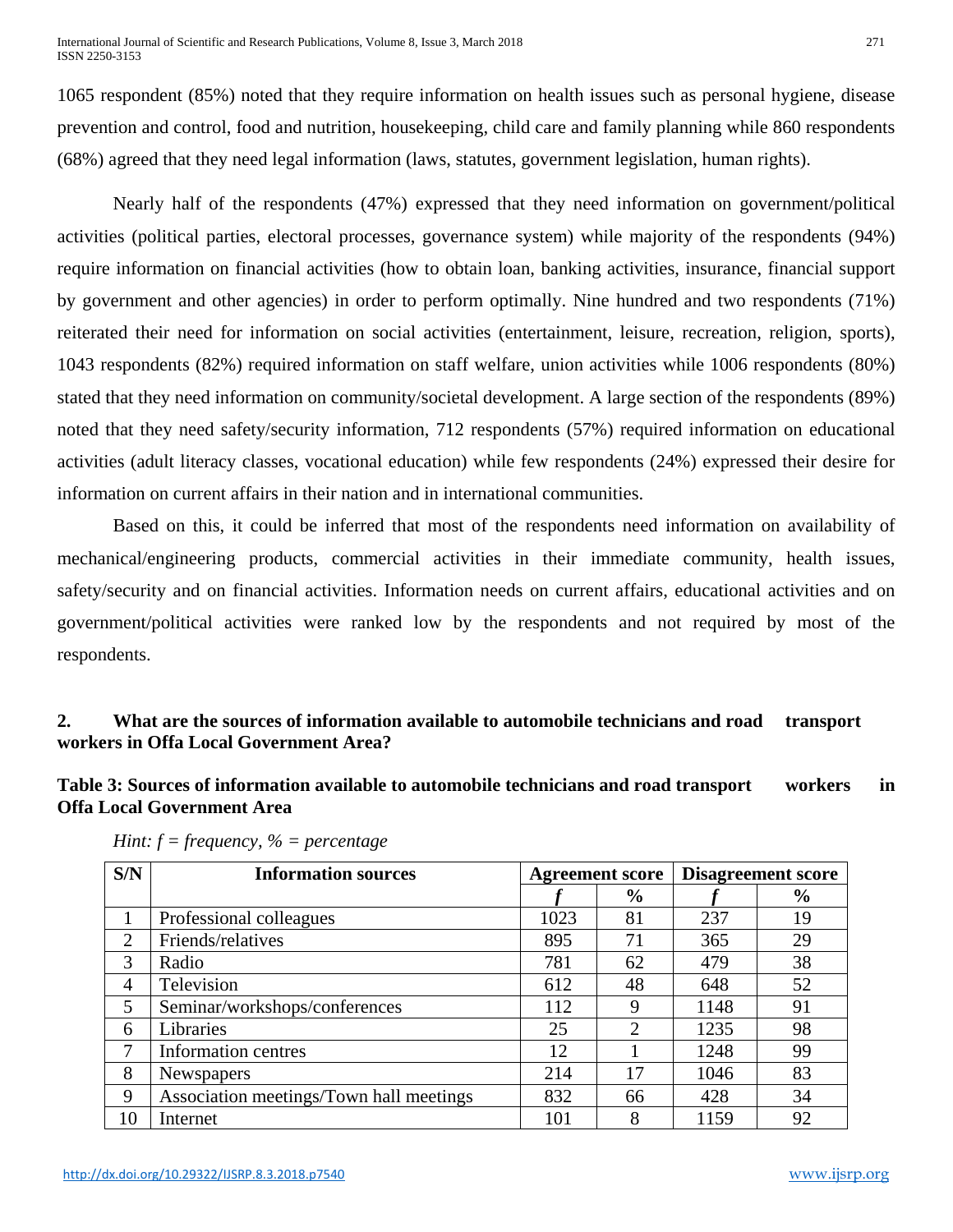| Government agencies                   | າາເ |                 |  |
|---------------------------------------|-----|-----------------|--|
| Local government authority            |     | 1046            |  |
| Non-Governmental organisations (NGOs) |     | 14 <sup>7</sup> |  |

Table 3 shows the sources of information available to automobile technicians and road transport workers in Offa Local Government Area. Majority of the respondents (81%) stated that they obtain information to meet their needs through professional colleagues while 895 respondents (71%) got information from friends and relatives. Radio constitutes a viable source of information to 781 respondents (62%), 612 respondents (48%) depended on television to meet their information needs while 112 respondents (9%) obtained information from seminar/workshops/ conferences. Very few respondents (2%) and (1%) used the libraries and information centres in meeting their information needs, 214 respondents (17%) relied on newspapers while 832 respondents (66%) got information from association meetings/town hall meetings. One hundred and one respondents (8%) identified the Internet as their source of information, 328 respondents (26%) obtained information from government agencies, 214 respondents (17%) got information from local government authority while 113 respondents (9%) identified Non-Governmental organisations (NGOs) as their source of information.

Based on the findings, it could be noted that most of the respondents relied on professional colleagues, friends/relatives and association meetings/Town hall meetings in obtaining information relevant to their daily activities. Sources of information such as newspapers, Internet, libraries and information centres was used by few section of the respondents.

# **3. What are the challenges hindering automobile technicians and road transport workers from accessing accurate information in Offa Local Government Area?**

**Table 4: Challenges hindering automobile technicians and road transport workers from accessing accurate information in Offa Local Government Area**

| S/N | <b>Statements</b>                                       | <b>Agreement score</b> |               | <b>Disagreement score</b> |               |
|-----|---------------------------------------------------------|------------------------|---------------|---------------------------|---------------|
|     |                                                         |                        | $\frac{6}{6}$ |                           | $\frac{6}{9}$ |
|     | Unavailability of information sources                   | 1096                   | 87            | 164                       | 13            |
| 2   | Lack of awareness of relevant information sources       | 968                    | 77            | 292                       | 23            |
| 3   | Difficulty in accessing both print and online materials | 1020                   | 81            | 240                       | 19            |
| 4   | Financial constraints                                   | 917                    | 73            | 343                       | 27            |
| 5   | Poor information searching/retrieval skills             | 1084                   | 86            | 176                       | 14            |
| 6   | Lack of support from government and other concerned     | 857                    | 68            | 403                       | 32            |
|     | agencies                                                |                        |               |                           |               |
| 7   | Time constraints                                        | 1046                   | 83            | 214                       | 17            |
| 8   | Power failure                                           | 869                    | 69            | 391                       | 31            |
| 9   | Inefficient information infrastructure (libraries,      | 1184                   | 94            | 76                        | 6             |

*Hint: f = frequency, % = percentage*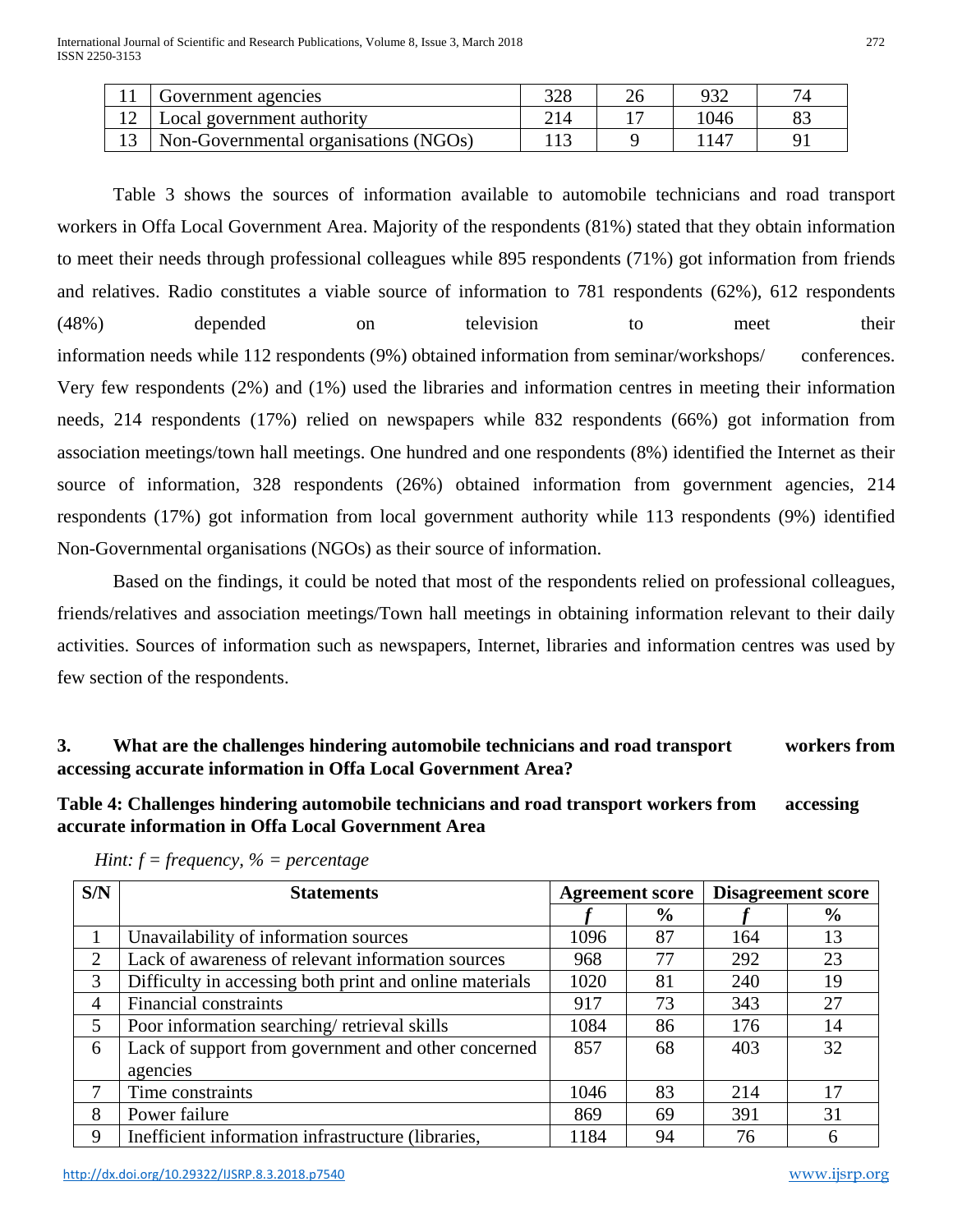|                      | repositories<br>etc.<br>Internet                                            |     |           |  |
|----------------------|-----------------------------------------------------------------------------|-----|-----------|--|
| 1 <sub>0</sub><br>ΙU | <i>importance</i><br>of information<br>awareness<br>0t<br>$\alpha w$<br>the | 084 | ∩.<br>-oc |  |

Table 4 presents the challenges hindering automobile technicians and road transport workers from accessing accurate information in Offa Local Government Area. A vast section of the respondents (87%) identified unavailability of the information sources as a major challenge to accessing accurate information while 968 respondents (77%) noted that lack of awareness of relevant information sources prevents them from accessing the right information. A total number of one thousand and twenty respondents (81%) identified difficulty in accessing both print and online materials as a major challenge, 917 respondents (73%) identified financial constraints while poor information searching/ retrieval skills prevented 1084 respondents (86%) from accessing accurate information.

Eight hundred and fifty-seven respondents (68%) stated that lack of support from government and other concerned agencies is a major barrier to adequate information, 1046 respondents (83%) agreed that time constraints hindered them from obtaining the right information while 869 respondents (69%) attributed their inability to access accurate information to power failure. A vast majority of the respondents (94%) stated that inefficient information infrastructure (libraries, Internet, repositories etc.) prevented them from accessing accurate information while 1084 respondents (86%) submitted that low awareness of the importance of information is a major encumbrance to accessing accurate information.

From the analysis above, it could be inferred that challenges such as unavailability of information sources, poor information searching/ retrieval skills, low awareness of the importance of information, time constraints and inefficient information infrastructure (libraries, Internet, repositories etc.) hindered the respondents from accessing accurate information.

# **4 What are the solutions to the challenges hindering automobile technicians and road transport workers from accessing accurate information in Offa Local Government Area?**

# **Table 5: Solutions to the challenges hindering automobile technicians and road transport workers from accessing accurate information in Offa Local Government Area**

| S/N | <b>Statements</b>                                     | <b>Agreement score</b> |               | <b>Disagreement score</b> |               |
|-----|-------------------------------------------------------|------------------------|---------------|---------------------------|---------------|
|     |                                                       |                        | $\frac{6}{9}$ |                           | $\frac{6}{9}$ |
|     | Provision of the information sources                  | 1127                   | 89            | 133                       | 11            |
| ◠   | Information literacy training                         | 927                    | 74            | 333                       | 26            |
|     | Sensitization on the awareness of information sources | 1021                   | 81            | 239                       | 19            |
| 4   | Provision of funds/financial support to purchase      | 962                    | 76            | 298                       | 24            |
|     | information sources                                   |                        |               |                           |               |
|     | Training on information searching/retrieval skills    | 911                    | 72            | 349                       | 28            |

*Hint: f = frequency, % = percentage*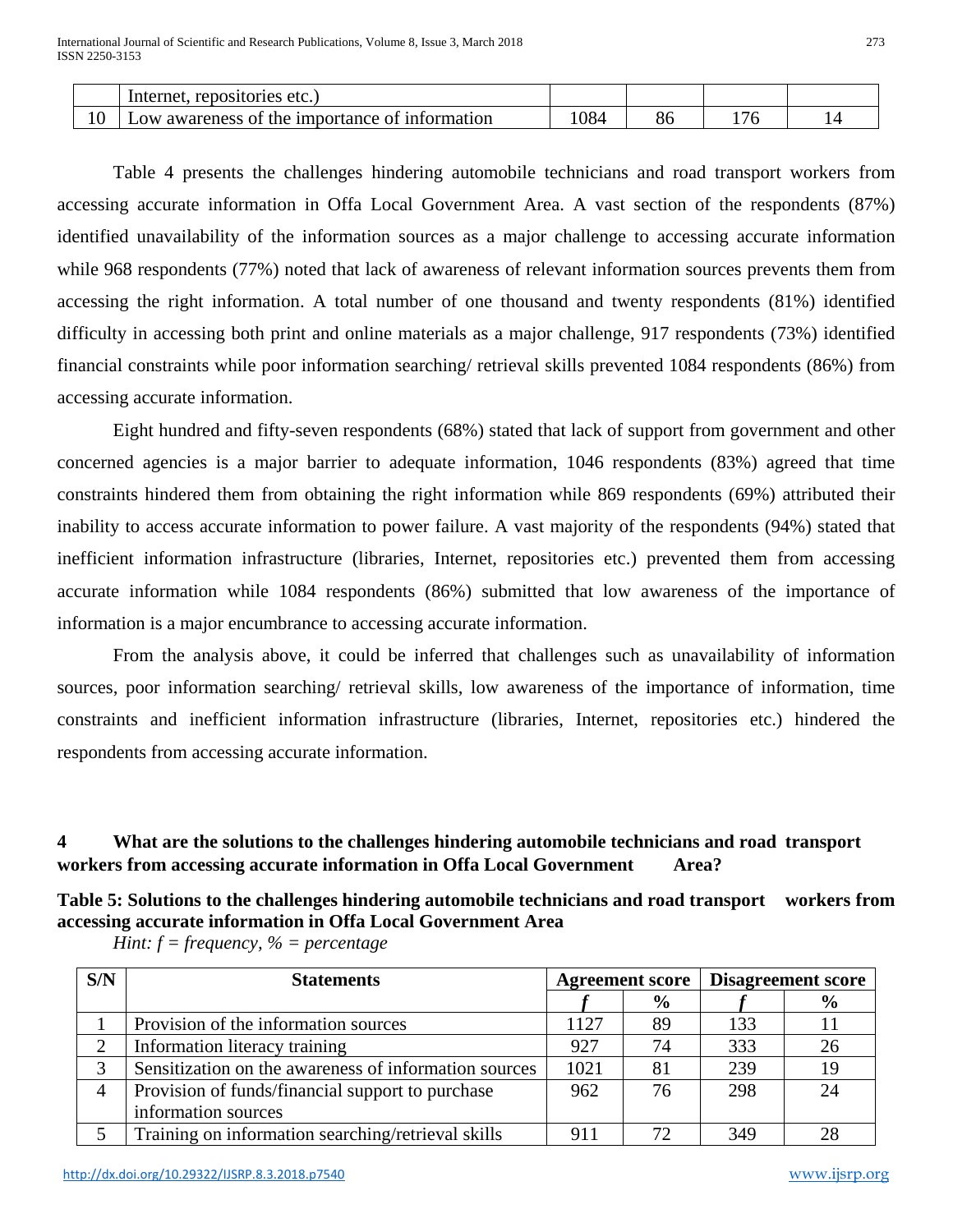| $\sigma$ | Provision of adequate support by government and   | 980  | 78 | 280 | 22 |
|----------|---------------------------------------------------|------|----|-----|----|
|          | other concerned agencies                          |      |    |     |    |
|          | Provision of stable electricity supply            | 824  | 65 | 436 | 35 |
| 8        | Provision of efficient information infrastructure | 1023 | 81 | 237 | 19 |
|          | (libraries, Internet, repositories etc.)          |      |    |     |    |
| 9        | Sensitization on the importance of information    | 1016 | 80 | 244 | 20 |
| 10       | Information repackaging                           | 712  | 57 | 548 | 43 |

Table 5 shows the solutions to the challenges hindering automobile technicians and road transport workers from accessing accurate information in Offa Local Government Area. Majority of the respondents (89%) agreed that the provision of the information sources is a solution to the problem hindering access to information while 927 respondents (74%) identified information literacy training as a solution to the challenge. One thousand and twenty-one respondents (81%) viewed sensitization on the awareness of information sources as a possible solution, 962 respondents (72%) agreed that provision of funds/financial support to purchase information sources will help in tackling the challenges while 911 respondents (72%) expressed that training on information searching/retrieval skills will go a long way in addressing the challenges hindering access to accurate information.

A large number of respondents (78%) stated that provision of adequate support by government and other concerned agencies is a solution to the challenge hindering access to accurate information, 824 respondents (65%) advocated for the provision of stable electricity supply to tackle these challenges, 1023 (81%) agreed that the provision of efficient information infrastructure (libraries, Internet, repositories etc.) will help in addressing these challenges. A total number of 1016 respondent (80%) expressed that sensitization on the importance of information is an efficient measure in tackling the challenges while 712 respondents (57%) submitted that information repackaging will enhance access to accurate information.

## **Discussion of findings**

The findings of the study revealed that most of the respondents required information on the availability of mechanical/engineering products, commercial activities in their immediate community, health issues, safety/security and on financial activities. They need this information in order to enhance their economic activities and to foster rapid socio-economic development in their community. This importance of information was supported by *Weiss,* Crowder and Bernardi (2000) who described information as the cornerstone of successful socio-economic development which plays a key role in decision making. Some of the respondents also need information on health issues. This is in consonance with the view of Ugboma (2010) who stated that information is a major resource that is needed in every sphere of life endeavour especially in health matters.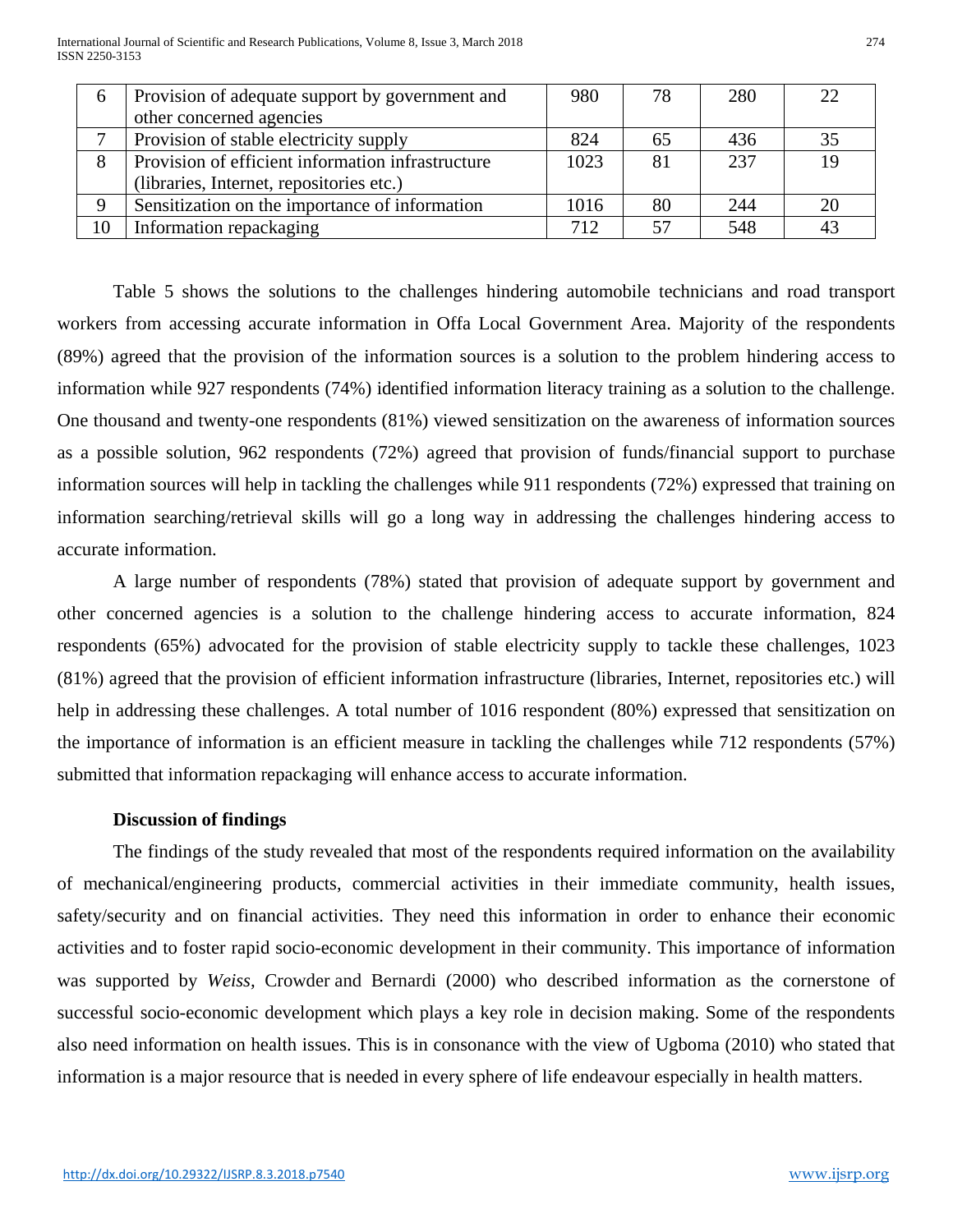Majority of the respondents relied on professional colleagues, friends/relatives and association meetings/Town hall meetings in order to obtain information relevant to their daily activities. This could be attributed to the shortage of information infrastructure and services which limit information accessibility in the local government area. This finding was supported by Kamba (2009) who highlighted inadequate basic infrastructure (electricity, telecommunication, roads and transportation), low literacy levels, lack of suitable information services and lack of technical competencies as among the barriers to delivery of information services in rural areas in developing countries.

The challenges hindering the respondents from accessing accurate information include unavailability of information sources, poor information searching/ retrieval skills, low awareness of the importance of information, time constraints and inefficient information infrastructure (libraries, archives, information centres and Internet). This assertion was further established by Dorsch (2000) who identified lack of time, inadequate access to information sources, lack of skills, cost of information and geographical isolation as the major barriers to effective use of information. Ugah (2007) also noted that factors such as lack of awareness; inaccessibility; bibliographic obstacles: environment; poor infrastructure and declining budgets affect access and use of information*.* Furthermore, insufficient technical infrastructure, complex and technical languages of some information sources and literacy levels of information seekers limit the usage of information sources.

#### **Conclusion**

Information is an essential resource which is needed by people in their daily activities for decision making and developmental purposes. This study established that automobile technicians and road transport workers have diverse information needs which must be catered for in order to enhance their activities. Their information needs cover areas such as availability of mechanical/engineering products, commercial activities in their immediate community, health issues, safety/security and financial activities. Though, there are several sources of information available to these professionals, majority of them relied on professional colleagues, friends/relatives and association meetings/town hall meetings in order to satisfy their information needs. Challenges such as unavailability of information sources, poor information searching/ retrieval skills, low awareness of the importance of information, time constraints and inefficient information infrastructure hindered them from accessing accurate information.

## Recommendations

Based on the findings of the study, the following recommendations were made:

i. The state government and the local government authority should establish modern information infrastructure such as libraries, archives and information centres which will constantly provide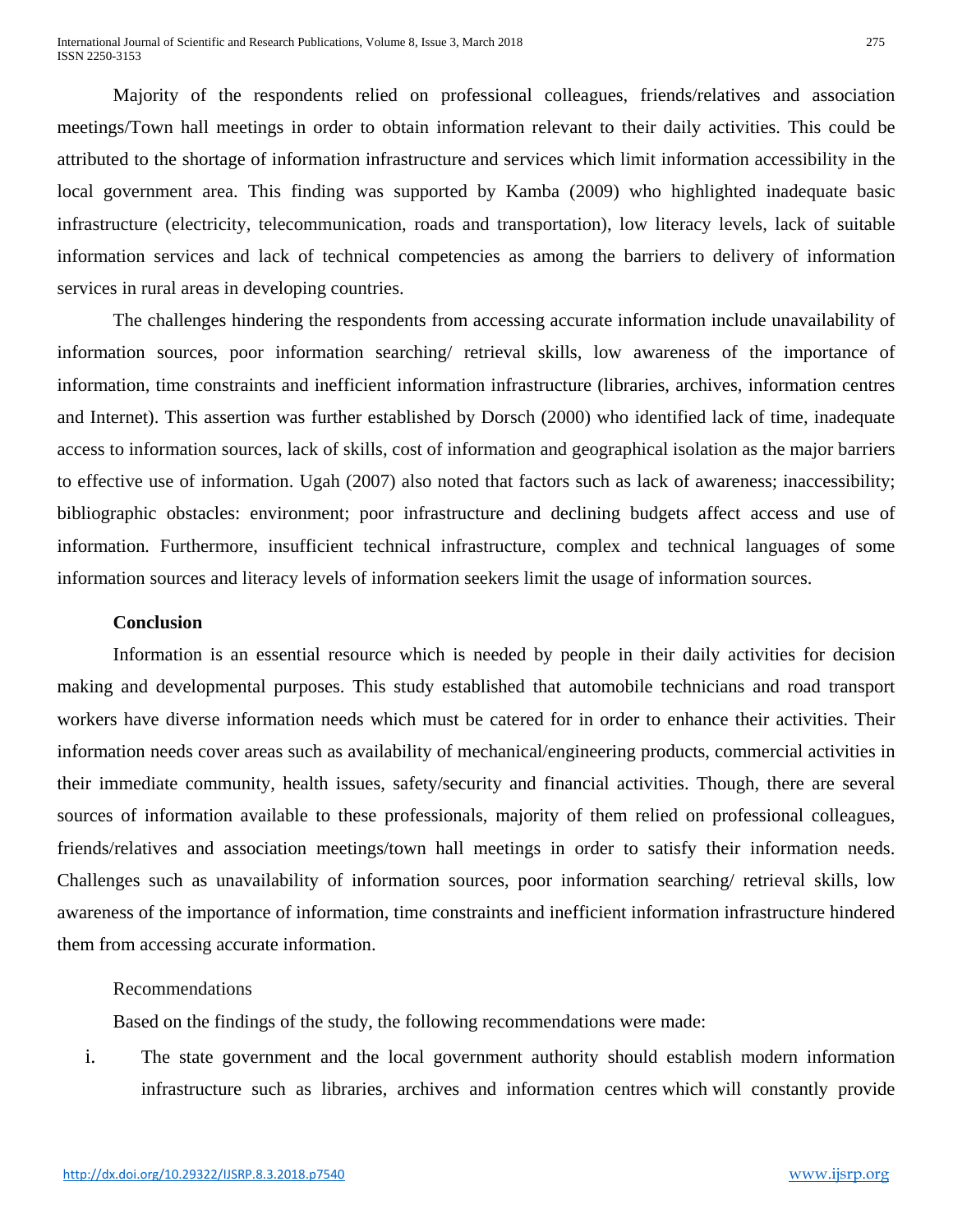accurate, timely and relevant information to meet the diverse information needs of automobile technicians and road transport workers in Offa Local Government Area.

- ii. The existing libraries and information centres should endeavour to collect and manage information resources relevant to the needs of these professional groups. They should collaborate with local news outfits, Non-Governmental Organizations and other concerned agencies in order to keep these professionals abreast with the current happenings in their community.
- iii. The use of information sources such as newspapers, Internet, libraries and information centres should be encouraged among automobile technicians and road transport workers in Local Government Area in order to enable them have access to authoritative information.
- iv. There is an urgent need to sensitize automobile technicians and road transport workers in Offa Local Government Area on the importance of using relevant information sources in meeting their information needs.
- v. Adequate information literacy training should be provided to automobile technicians and road transport workers in Offa Local Government Area in order to enhance their information searching/retrieval skills.
- vi. Information repackaging and translation services should be implemented in libraries and information centres of Offa Local Government Area in order to facilitate increased usage of information sources and services by automobile technicians and road transport workers.

## **References**

*Devadason, F. J. (2008). A methodology for the identification of information needs of users, potential users and non-users. Kansas Library Conference Wichita, KS April 9-11th, 2008.*

Dorsch, J. L. (2000). Information Needs of Rural Health Professionals: A Review of the Literature. *Model Systems Knowledge Translation Center*. Retrieved 15 June, 2011.

Ehikhamenor, F. A (1990). The use of Formal Information Sources in Physical Science Research in Nigerian Universities*. International Library Review*, 22: 149-161.

Kamba, M. A. (2009). Access to Information: The Dilemma for Rural Community Development in Africa. *SMARTech Repository*. Retrieved on 25 July, 2011.

Kaniki, A. M (2008). Libraries and Information Service in Facilitating Knowledge Production and Management for the Millennium Development Goals.

Martin, W. J. (1995). The Global Information Society. Aldershot: Gower.